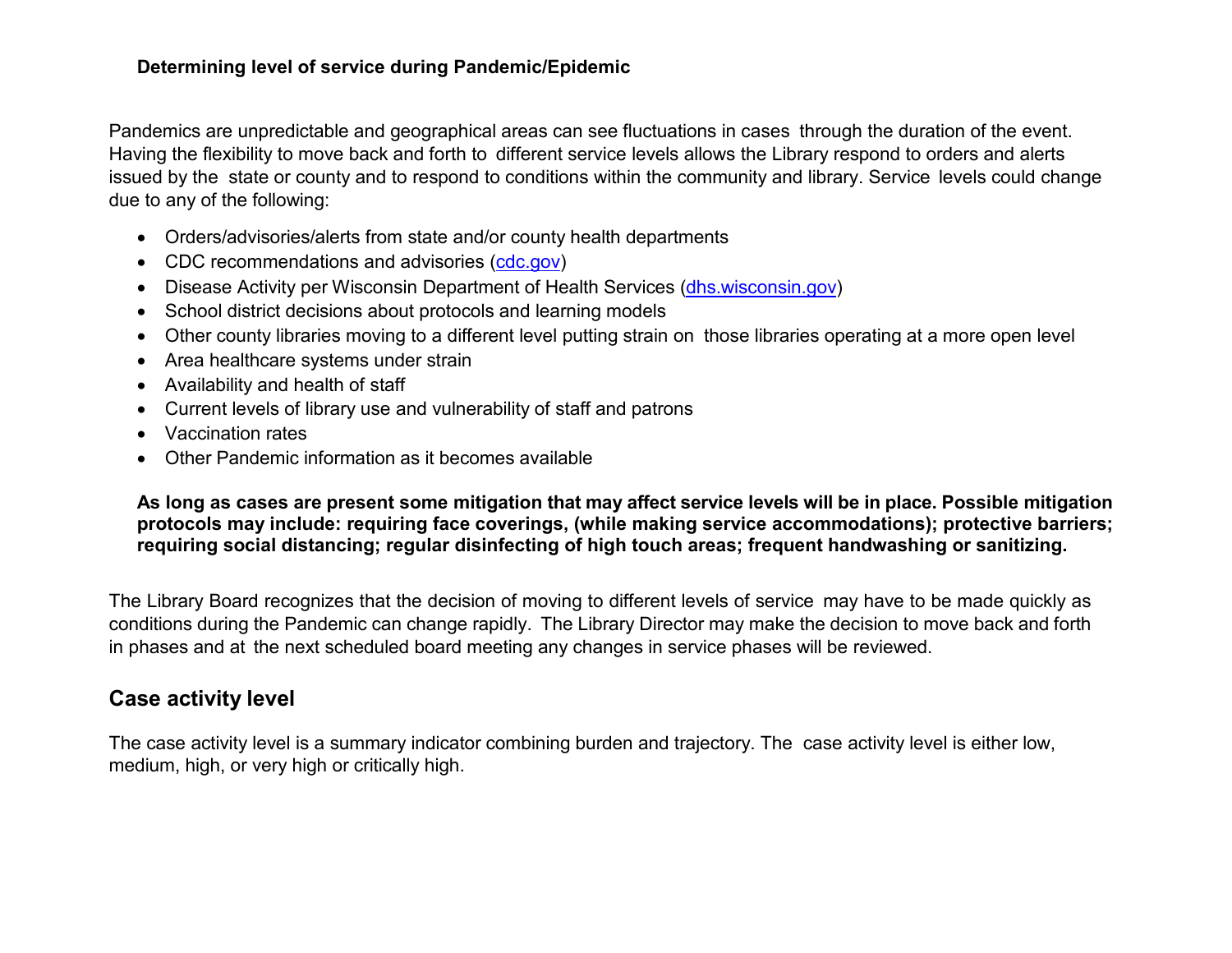| <b>Burden</b> | <b>Trajectory</b>     | <b>Activity level</b> |  |
|---------------|-----------------------|-----------------------|--|
| LOW           | Shrinking             | <b>Low</b>            |  |
| LOW           | No Significant Change | Low                   |  |

| <b>Burden</b>          | <b>Trajectory</b>     | <b>Activity level</b> |  |
|------------------------|-----------------------|-----------------------|--|
| Low                    | Growing               | <b>Medium</b>         |  |
| Moderate               | Shrinking             | <b>Medium</b>         |  |
| Moderate               | No Significant Change | <b>Medium</b>         |  |
| <b>Moderately High</b> | Shrinking             | <b>Medium</b>         |  |

| <b>Burden</b>          | <b>Trajectory</b>     | <b>Activity level</b> |  |
|------------------------|-----------------------|-----------------------|--|
| Moderate               | Growing               | <b>High</b>           |  |
| Moderately High        | No Significant Change | $\ $ High             |  |
| <b>Moderately High</b> | Growing               | <b>High</b>           |  |
| High                   | Shrinking             | <b>High</b>           |  |
| High                   | No Significant Change | <b>High</b>           |  |
| High                   | Growing               | <b>High</b>           |  |

| <b>Burden</b> | <b>Trajectory</b>     | <b>Activity level</b> |  |
|---------------|-----------------------|-----------------------|--|
| Very High     | Shrinking             | ∥Very High            |  |
| Very High     | No Significant Change | ∥Very High            |  |
| Very High     | Growing               | ∥Very High            |  |